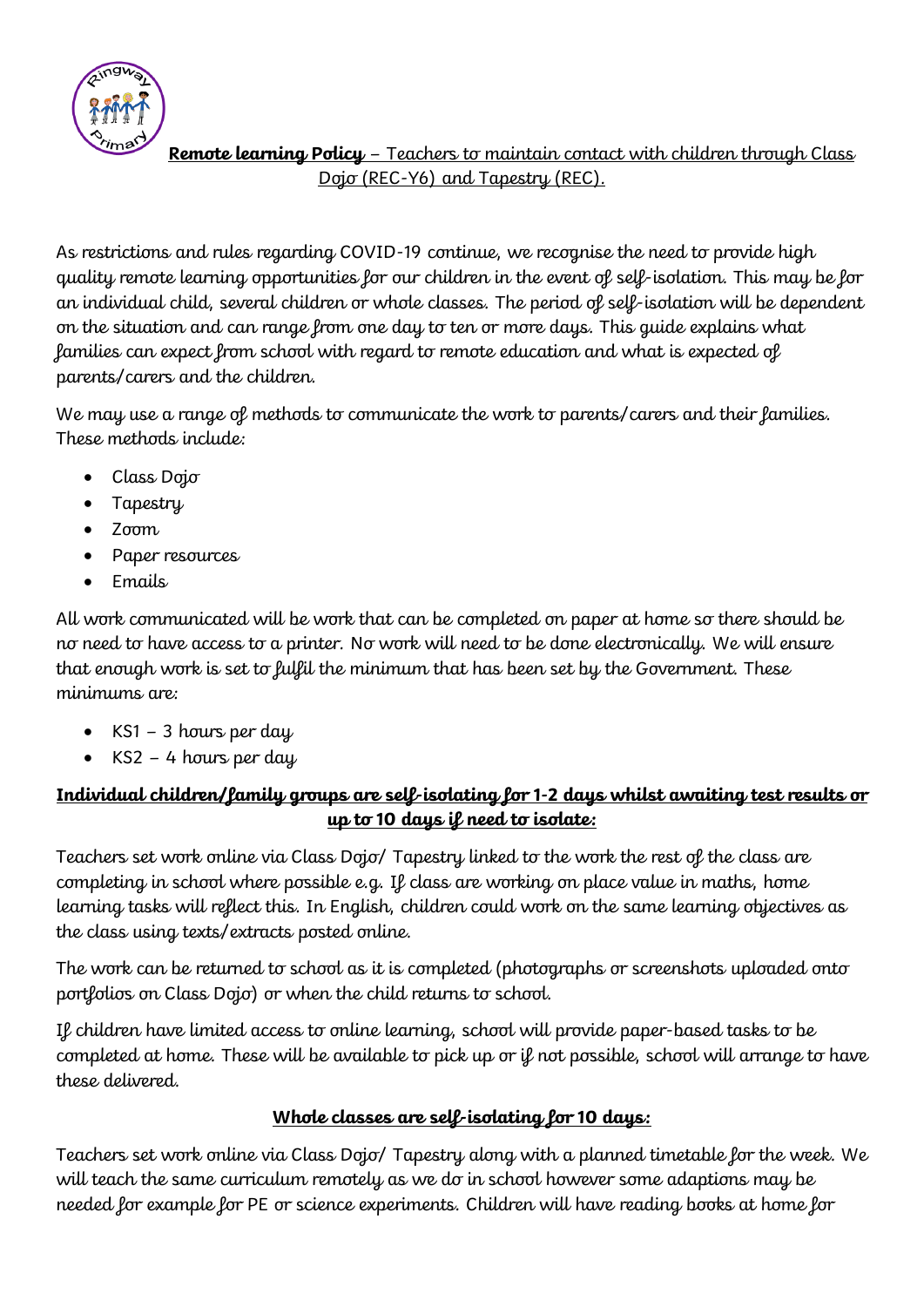daily reading and will be sent useful links for accessing eBooks online. Spellings and times table practise to be accessed online via Spelling Shed and Times Table Rock stars.

The work can be returned to school as it is completed (photographs or screenshots uploaded onto portfolios on Class Dojo). Teachers will monitor portfolios online regularly throughout the day, giving feedback when appropriate.

All returned work will be recorded and tracked and welfare calls made if a family does not engage with the provided learning. Welfare calls will be made weekly to all families to see how things are going and offer support/ advice. If we cannot contact families, referrals will be made to our EWO (Education Welfare Officer).

If children have limited access to online learning, school will provide paper-based tasks to be completed at home. These will be available to pick up or if not possible, school will arrange to have these delivered.

## **Longer term local/national lockdown:**

Teachers set work online via Class Dojo/ Tapestry along with a planned timetable for the week. A weekly pack containing all work for the week will be uploaded onto Class Dojo no later than 9am on Monday morning. This will include all resources needed to complete all weekly tasks and links to teaching videos/ recordings. We will follow the same curriculum and sequencing remotely as we do in school however some adaptions may be needed for example for PE or science experiments. Children will have reading books at home for daily reading and will be sent useful links for accessing eBooks online. Spellings and times table practise to be accessed online via Spelling Shed and Times Table Rock stars. Any other useful links or resources will be shared via Class Dojo.

The work can be returned to school as it is completed (photographs or screenshots uploaded onto portfolios on Class Dojo). Teachers will monitor portfolios online regularly throughout the day, giving feedback when appropriate.

All returned work will be recorded and tracked and welfare calls made if a family does not engage with the provided learning. Welfare calls will be made weekly to all families to see how things are going and to offer support/ advice. If we cannot contact families or repeat welfare calls are needed due to work not being uploaded onto portfolios, referrals will be made to our EWO (Education Welfare Officer).

If children have limited access to online learning, school will provide paper-based tasks to be completed at home. These will be available to pick up or if not possible, school will arrange to have these delivered.

We will also hold daily virtual sessions via Zoom, where children will have the opportunity for face to face contact with their familiar teachers.

# Use of Video Conferencing technologies (Zoom):

Live sessions are not compulsory as we know that for some families they are not practical. If you would like to join but are unable to due to technology restraints, please get in touch as we may be able to help.

The safety of both children and staff when using this technology is paramount and we will be following relevant advice from Zoom, the Children's Commissioner and the NSPCC.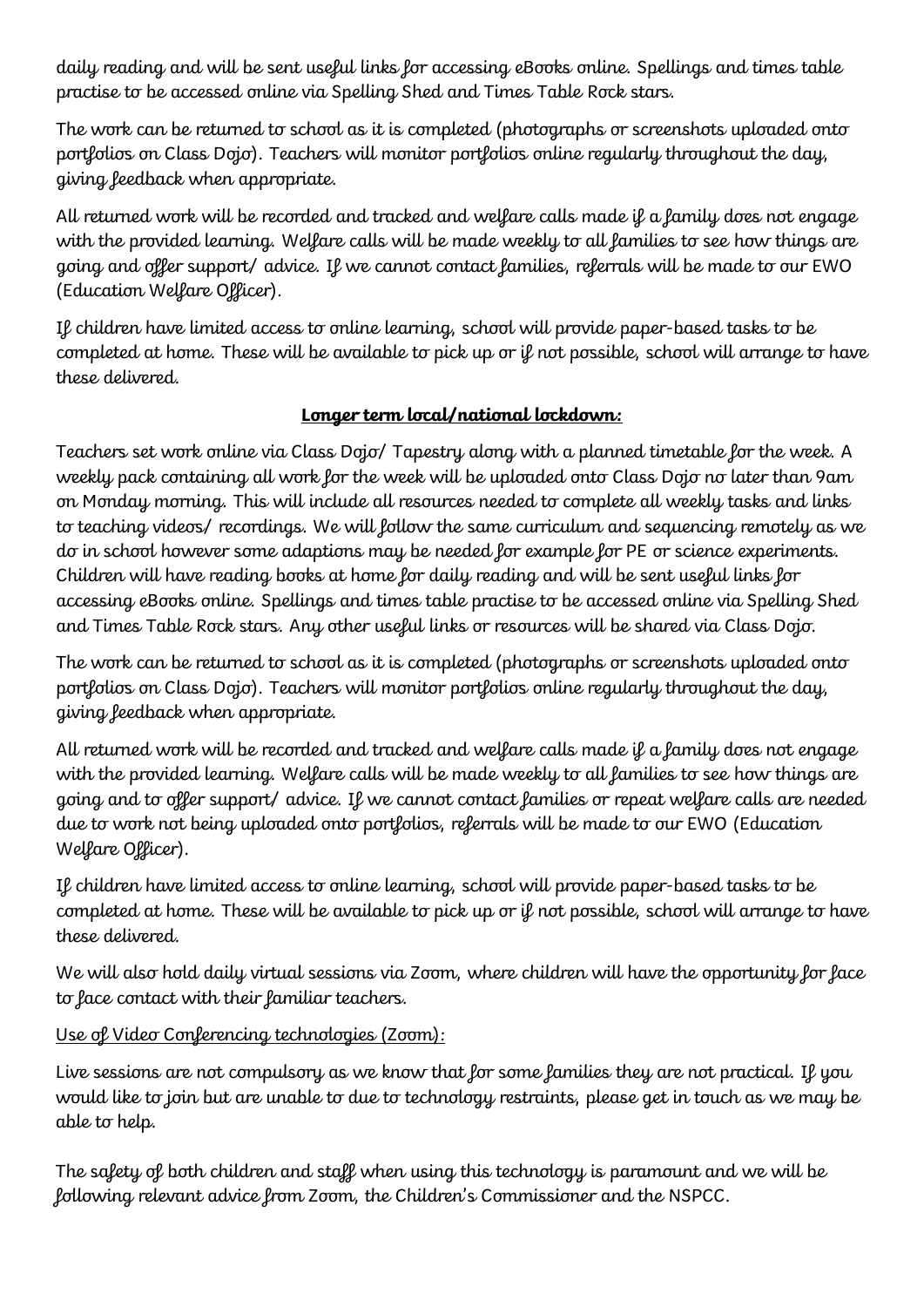In order to protect both children and staff, we require that if you wish to take advantage of these opportunities on Zoom, you agree to the following:

- A free Zoom account is needed so that we can ensure only registered users can access meetings. As Zoom is not intended for use by children under 16 this must therefore be their parent's account and kept secure by them - only to be used by their child when supervised by an adult. Sign up here<https://www.zoom.us/signup>
- An appropriate adult must remain nearby during video or conference calls to support with behaviour and engagement and ensure children are safe and using it appropriately.
- Children should take part in the meet up in a suitable communal environment (not a bedroom) and must be appropriately dressed (uniform isn't necessary, but they should be fully dressed in clothing that covers top and bottom half of the body).
- All members of the household must be aware that the meeting is taking place and make sure they are also suitable dressed and use appropriate language and behaviour when nearby or in the background. Zoom has a built-in option to use a virtual background - you may feel this is an appropriate feature to turn on.
- You must make sure you and your child have 'logged off' the call correctly once it is finished - before turning off any devices.
- You and your child will not try to contact any staff using these online tools outside of the pre-arranged meet ups which will be arranged through Class Dojo/ Parent Pay. If you need to contact staff for any reason you will do so through Class Dojo as normal.
- Screenshots, photos or recordings of Zoom meetings must not be made and meeting links must not be shared with others.

We will ensure that:

- No staff member will contact you or your child using Zoom outside of any prearranged meetings and if they do need to contact you they will arrange to do so with you using Class Dojo.
- Staff will ensure appropriate security settings are in place for the meeting. They will ensure that access is only granted to the expected registered users invited with a password or direct link. Screen sharing, file-sharing, annotation and chat will be restricted.
- Staff must not be alone with a child on a Zoom meeting. Either a parent or other children should be present.
- Participants will be held in a virtual waiting room while their identity is confirmed. Your Zoom account must clearly identify you by name and renaming during the meeting will not be allowed. Participants' audio or video may be muted until appropriate.
- Staff will monitor appropriate use and users will be removed from the session if rules are not being followed. Staff will feedback to Senior Leaders and parents if there are any concerns.
- Staff will stay in the meeting until everyone has 'logged off'.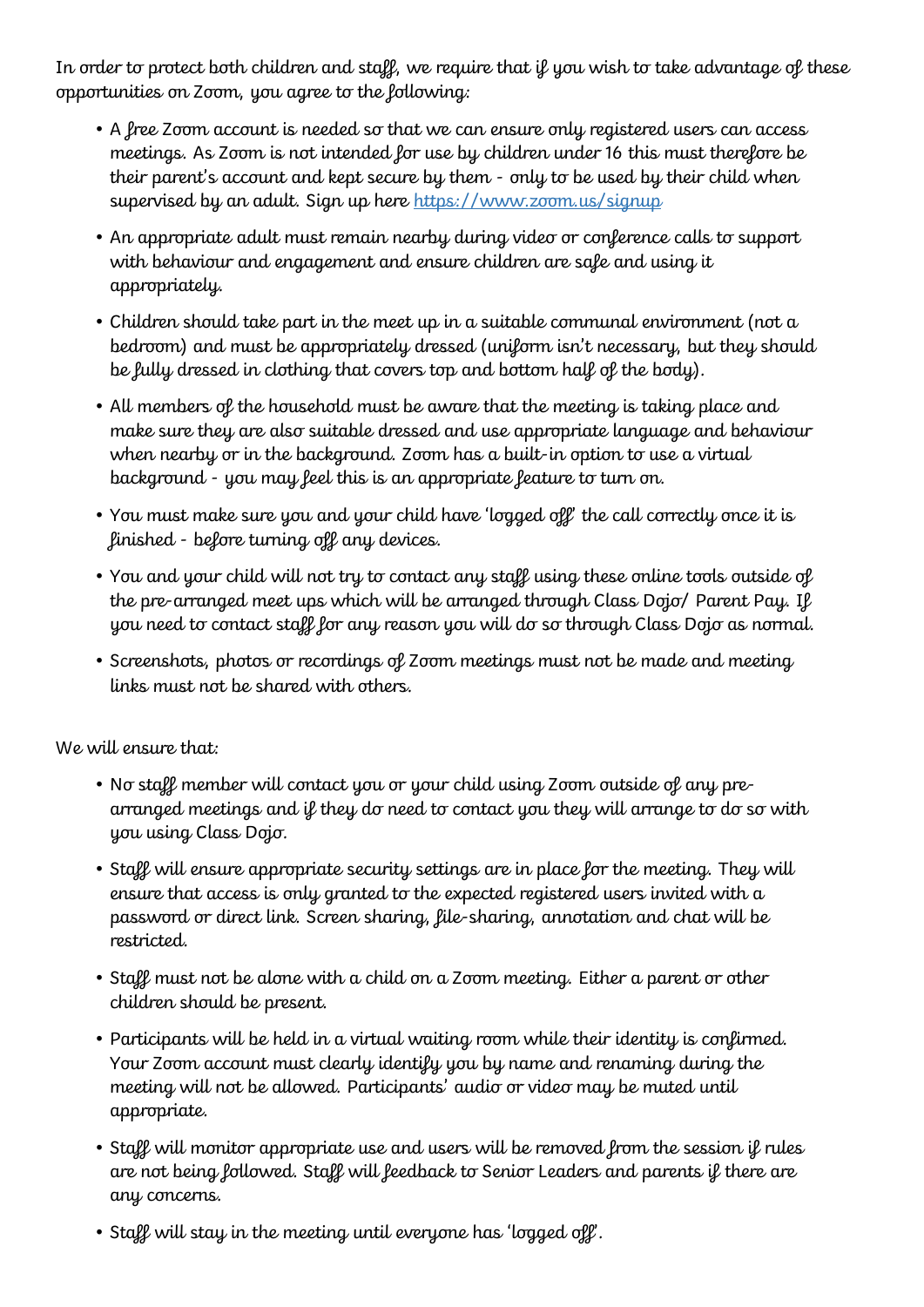• Staff and any other adults on the call (or in the background) will use appropriate language / behaviour throughout the call.

By choosing to join a live session on Zoom, you are demonstrating your consent to the above. If you have any questions or any concerns regarding live lessons then please get in touch.

### **Illness:**

There is no expectation that children complete this work if they are ill however they must contact school to report their illness.

If teachers are ill, the school leadership team will set work for the class (based on medium term plans) and monitor children's portfolios.

### **If your child does not have access to devices or internet at home:**

We recognise that some pupils may not have suitable online access at home, we will regularly monitor our family's situations and work to identify those who may require devices or internet access and help to ensure individuals quickly have access to these if needed.

### **Additional support for pupils with particular needs:**

We recognise that some pupils, for example some pupils with special educational needs and disabilities (SEND), may not be able to access remote education without support from adults at home. We acknowledge the difficulties this may place on families, and we will work with parents and carers to support those pupils, adapting home-learning when/if needed.

## **Expectations**

#### **What you can expect from school:**

- Work that is considerate of the age and abilities of the pupils concerned.
- Work that can be completed on paper.
- The loan of technology to help access learning if available.
- For data protection procedures to be adhered to.
- For safeguarding and child protection procedures to be adhered to.
- That school will keep a full record of which pupils engage in and complete the tasks provided.
- Welfare calls to be made weekly to all families and more regularly to those families that are not engaging with the learning provided.

#### **What you can expect from teachers:**

- Teachers will plan lessons that are relevant to the curriculum focus for that year group and endeavour to supply resources to support tasks for home learners. Work for the week will be posted on Class Dojo/Tapestry pages by 9.00am on a Monday morning:
	- o A class Dojo post containing all website links needed to access home learning resources along with clear information about the learning for that week. This will include a weekly timetable.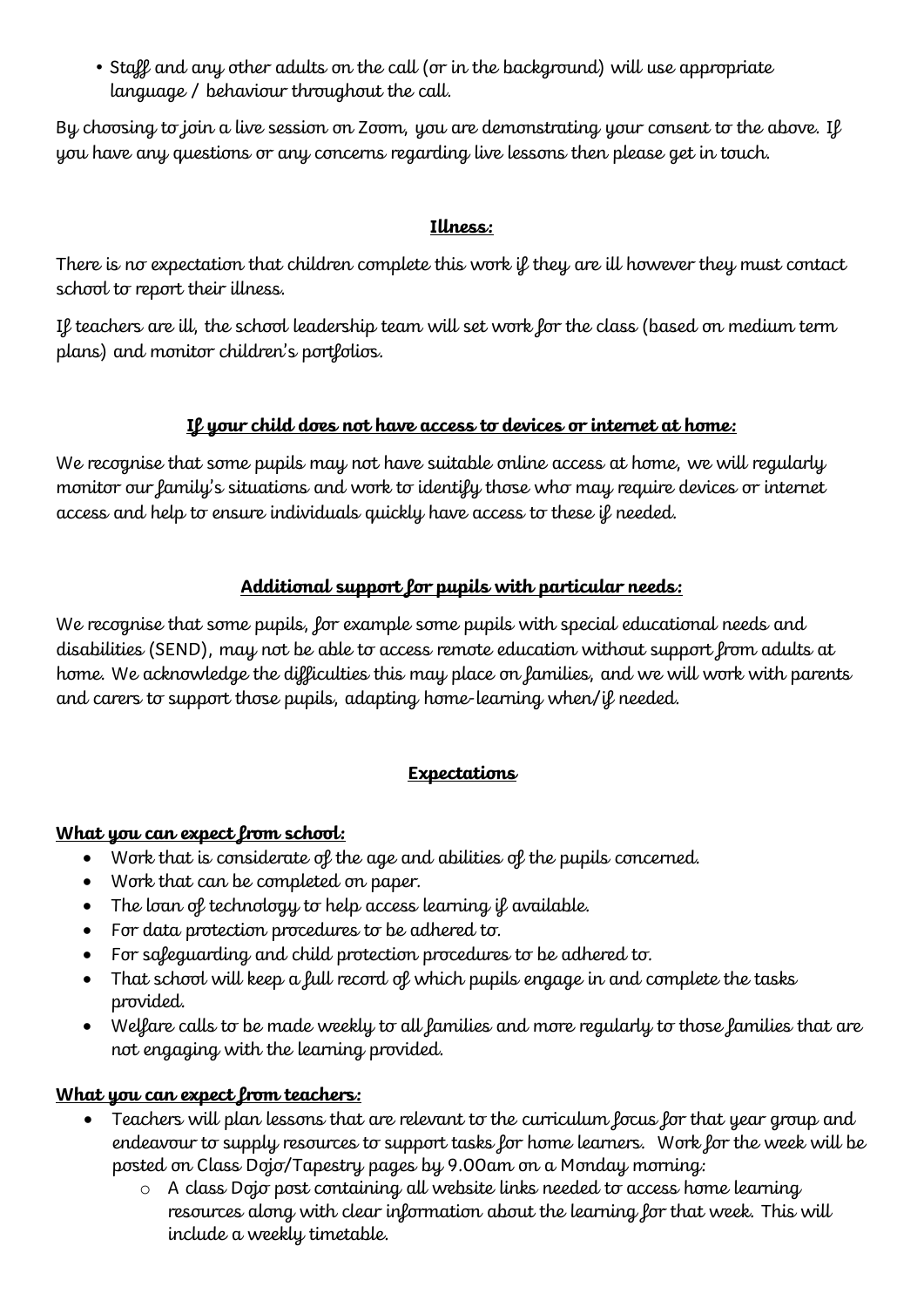- o Links to daily English lessons
- o Links to daily Maths lessons
- o Worksheets to accompany lessons
- Any resources used, including websites and worksheets, should, where possible, be shared with home learners via Class Dojo and it will be the responsibility of families to print/use these resources at home (or contact the school to ask for a 'paper pack')
- Teachers will respond promptly, within reason, to requests for support from families at home. This should be done via Class Dojo. Staff and parents should communicate via Class Dojo.
- Teachers will acknowledge and track all completed work uploaded and give feedback when appropriate.

# **What school expects from parents/carers:**

- Ensure your child is available for learning and that they engage and complete the work provided. Where possible, it is beneficial for young people to maintain a regular and familiar routine.
- We would encourage parents to support their children's work, by viewing the work set together, and then making appropriate plans to complete the work. This can include finding an appropriate place to work and, to the best of their ability, supporting pupils with work encouraging them to work with good levels of concentration.
- Ensure completed work is returned to school by uploading to Class Dojo.
- Communicate appropriately with teachers via Class Dojo
- Report any technical issues as soon as possible.
- Adhere to any acceptable use policies.
- Ensure any loaned equipment is used solely for the purpose intended and that it is returned to school when requested.

## **What school expects from pupils:**

- That they always try their best, the same as they would in school.
- That they engage with any work that has been set by the teacher and complete it to the best of their ability.
- That they report any technical issues to their parent/carer as soon as possible.
- That they notify their parent/carer if they are unable to complete the work set or if they are feeling ill.
- That they look after any equipment loaned by the school and use it only for the purpose intended.

We are fully aware that these are exceptional times and that each family is unique and because of this, should approach home learning in way which suits their individual needs. We realise that the circumstances that cause our school to close will affect families in a number of ways:

- Parents may be trying to work from home so access to technology as a family may be limited
- Parents may have two or more children trying to access technology
- Teachers may be trying to manage their home situation and the learning of their own children
- Systems may not always function as they should.

In our planning and expectations, we are aware of the need for flexibility from all sides. We will offer a variety of daily remote-learning activities as per government guidelines but be understanding that pupils may not always be able to complete them all. We appreciate that some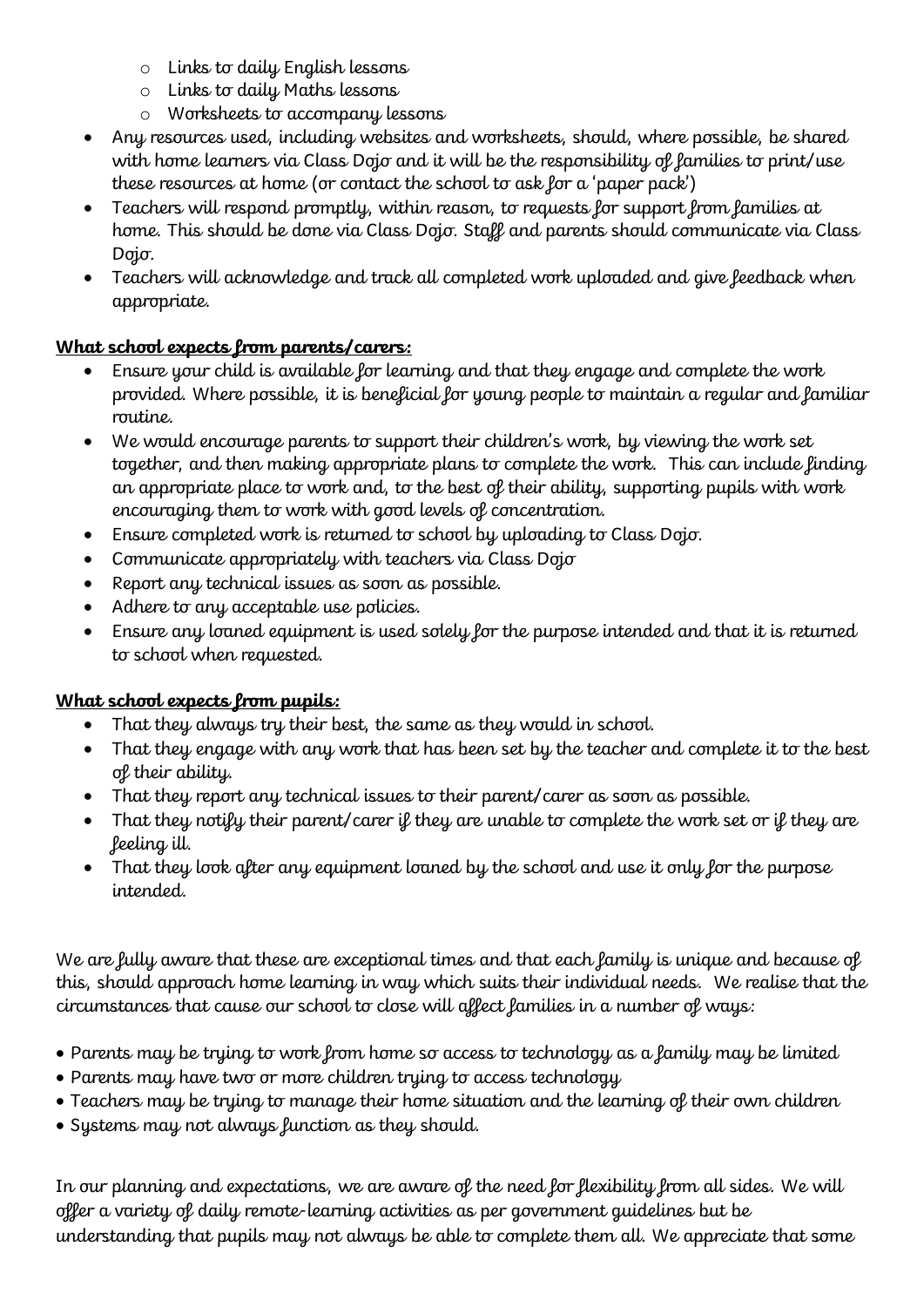families won't be able to engage with the full timetable, and in this case suggest they focus on key learning priorities to try to reduce the impact on children's Maths and English skills. Please support your child as best you are able.

#### **Safeguarding & Remote Learning:**

With the increased use of digital technologies that comes with remote learning, safeguarding implications need careful consideration.

Parents are advised to spend time speaking with their child(ren) about online safety and reminding them of the importance of reporting to an adult anything that makes them feel uncomfortable online. While we will be doing our best to ensure links shared are appropriate, there may be tailored advertising which displays differently in your household or other changes beyond our control.

Online safety concerns should still be reported to the school as normal.

The following websites offer useful support:

- [Childline](https://www.childline.org.uk/?utm_source=google&utm_medium=cpc&utm_campaign=UK_GO_S_B_BND_Grant_Childline_Information&utm_term=role_of_childline&gclsrc=aw.ds&&gclid=EAIaIQobChMIlfLRh-ez6AIVRrDtCh1N9QR2EAAYASAAEgLc-vD_BwE&gclsrc=aw.ds) [-](https://www.childline.org.uk/?utm_source=google&utm_medium=cpc&utm_campaign=UK_GO_S_B_BND_Grant_Childline_Information&utm_term=role_of_childline&gclsrc=aw.ds&&gclid=EAIaIQobChMIlfLRh-ez6AIVRrDtCh1N9QR2EAAYASAAEgLc-vD_BwE&gclsrc=aw.ds) for support
- [UK Safer Internet Centre](https://reportharmfulcontent.com/) to report and remove harmful online content
- [CEOP](https://www.ceop.police.uk/safety-centre/) for advice on making a report about online abuse

In addition, the following sites are an excellent source of advice and information:

- [Internet matters](https://www.internetmatters.org/?gclid=EAIaIQobChMIktuA5LWK2wIVRYXVCh2afg2aEAAYASAAEgIJ5vD_BwE) [-](https://www.internetmatters.org/?gclid=EAIaIQobChMIktuA5LWK2wIVRYXVCh2afg2aEAAYASAAEgIJ5vD_BwE) for support for parents and carers to keep their children safe online
- [London Grid for Learning](http://www.lgfl.net/online-safety/) for support for parents and carers to keep their children safe online
- [Net-aware](https://www.net-aware.org.uk/) [-](https://www.net-aware.org.uk/) for support for parents and careers from the NSPCC
- Parent  $in\ell\sigma$  [-](https://parentinfo.org/) for support for parents and carers to keep their children safe online
- [Thinkuknow](http://www.thinkuknow.co.uk/) [-](http://www.thinkuknow.co.uk/) for advice from the National Crime Agency to stay safe online
- [UK Safer Internet Centre](https://www.saferinternet.org.uk/advice-centre/parents-and-carers) advice for parents and carers

## **Links to other policies (available on our School website):**

Safeguarding / Child Protection Policy Online Safety Policy / Acceptable Use Agreements Behaviour Management Policy Data Protection / GDPR Policy SEND Policy